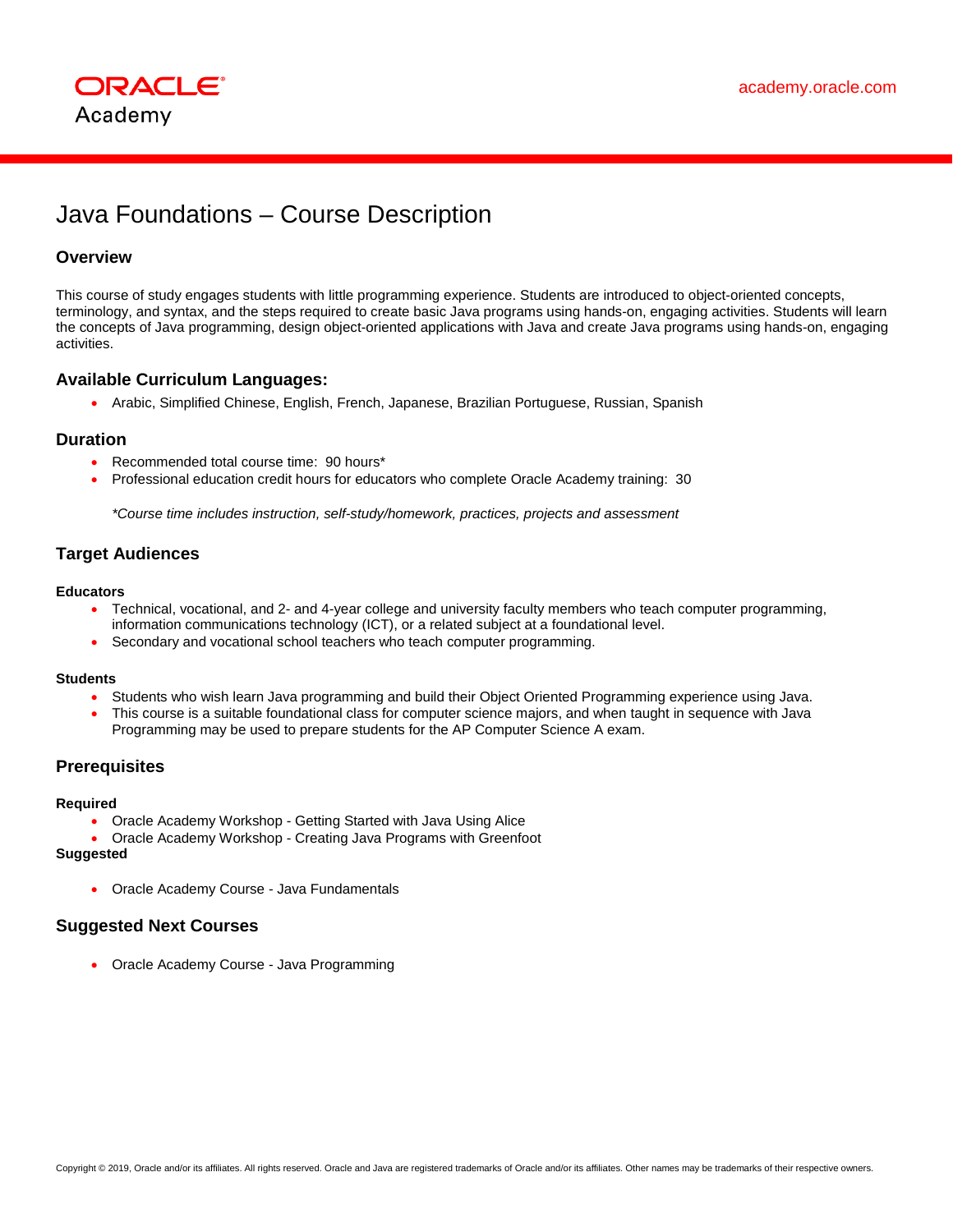## **Lesson-by-Lesson Topics**

## **Introduction**

- About the Course
- A Brief History
- Setting up Java

## Java Software Development

- The Software Development Process
- What is my Program Doing?
- Introduction to Object-Oriented Programming Concepts

#### Java Data Types

- What is a Variable?
- Numeric Data
- Textual Data
- Converting Between Data Types
- Keyboard Input

## Java Methods and Library Classes

- What is a Method?
- The import Declaration and Packages
- The String Class
- The Random Class
- The Math Class

## Decision Statements

- Boolean Expressions and if/else Constructs
- Understanding Conditional Execution
- switch Statement

## Loop Constructs

- for Loops
- while and do-while Loops
- Using break and continue Statements

#### Creating Classes

- Creating a Class?
- Instantiating Objects
- Constructors
- Overloading Methods
- Object Interaction and Encapsulation
- static Variables and Methods

#### Arrays and Exceptions

- One-dimensional Arrays
- ArrayLists
- Exception Handling
- Debugging Concepts and Techniques